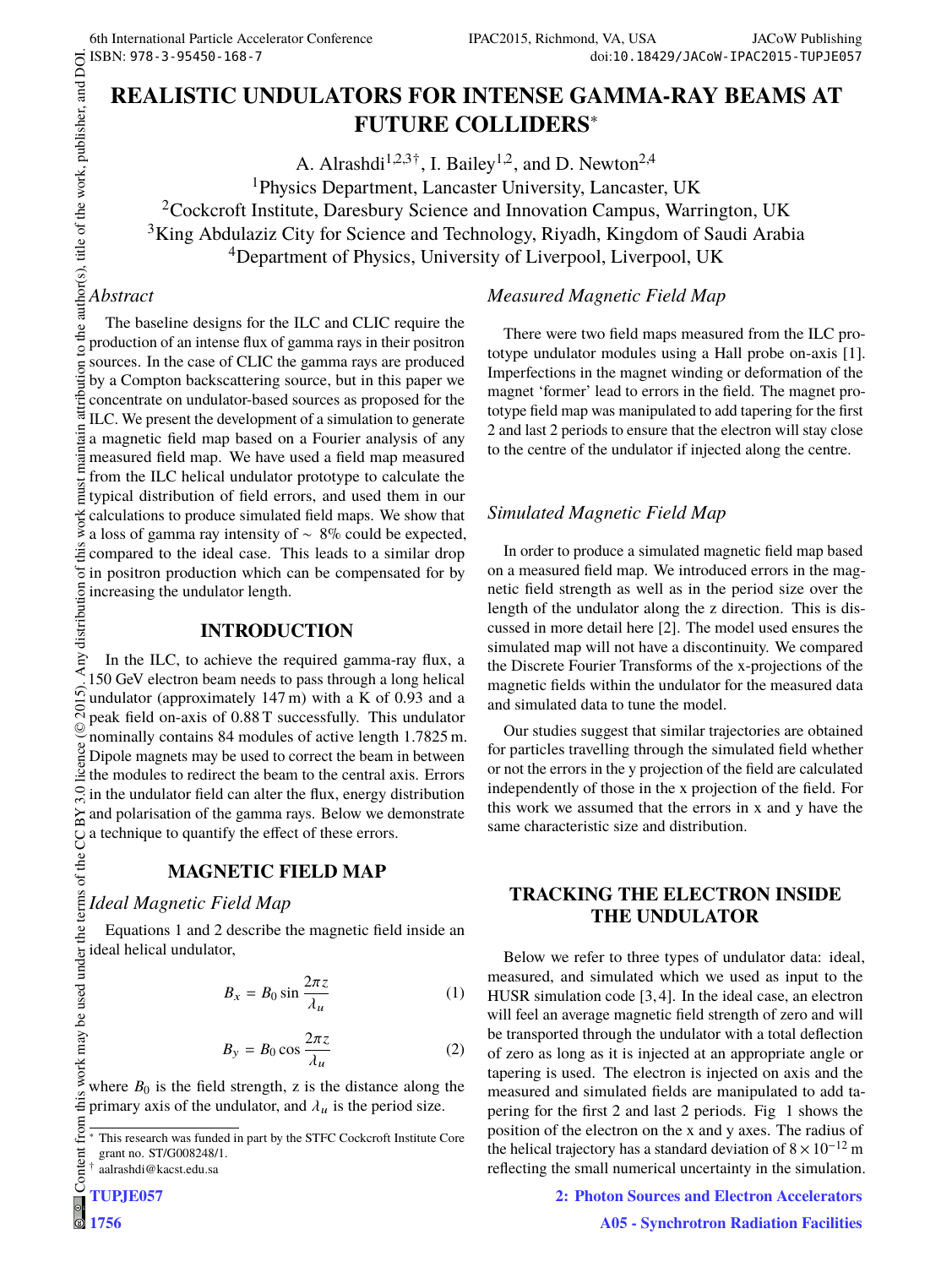

Figure 1: Displacement of a 150 GeV electron through 10 periods of the ILC Ideal helical undulator with a 0.88 T magnetic field strength on axis.

For the measured field map. Fig 2 shows the projection of the electron trajectory in the x and y planes where the maximum deviation in x is  $-2.5 \times 10^{-6}$  m and in y is  $-3.7 \times$  $10^{-6}$  m.



Figure 2: Deviation of a 150 GeV electron through a 1.7825 m long measured undulator with a nominal 0.88 T magnetic field strength on axis. The electron is injected on axis and the measured field is manipulated to add tapering for the first 2 and last 2 periods.

In the simulated field map case to investigate a representative sample of possible trajectories of the electron inside the undulator, we simulated 20 different modules. Fig 3 shows a band representing +/- 1 standard deviation in the x projection of the simulated electron trajectories.



Figure 3: X projection of the trajectories of 150 GeV electrons travelling through simulated 1.7825 m long undulator modules with a nominal magnetic field strength of 0.88 T. The band shows the average trajectory +/- 1 standard deviation as calculated from 20 simulated field maps.

**2: Photon Sources and Electron Accelerators**

#### **A05 - Synchrotron Radiation Facilities**

The standard deviation of the trajectories (averaging the results in x and y) is  $1.75 \times 10^{-6}$  m which is similar to the expected beam size given by:  $\sigma_x = 3.7 \times 10^{-5}$  m,  $\sigma_y =$  $2.4 \times 10^{-6}$  m, which also has expected divergences given by:  $\sigma_{x^*} = 0.9 \times 10^{-6}$  rad and  $\sigma_{y^*} = 0.06 \times 10^{-6}$  rad [5].

#### **SPECTRA FROM FIELD MAPS**

In this section, we calculate the energy spectra from the three types of undulators, which were described earlier. Fig. 4 shows the output of the energy spectrum from an ideal undulator system and the measured undulator system as previously described.



Figure 4: Calculated energy spectrum from tracking a single electron through a 1.7825 m long undulator with a circular aperture with a radius of 0.0045 m at a distance of 500 m from the end of the undulator. The blue dashed line shows the result from an ideal map, and the black dashed line shows the result from the measured map.

Fig. 5 shows the average photon energy spectra with a band representing +/- 1 standard deviation obtained from the 20 models from our simulated field maps. This gives an estimate of the range of the deviation of the spectra which is at a level of 3%.



Figure 5: Energy spectrum calculated from the simulated magnetic field maps. The red line represents the average spectrum plus 1 standard deviation and the blue line represents the average spectrum minus 1 standard deviation.

For the measured map, Fig. 6 shows a band representing +/- 1 standard deviation of the spectrum from 5 particles in-

**TUPJE057**